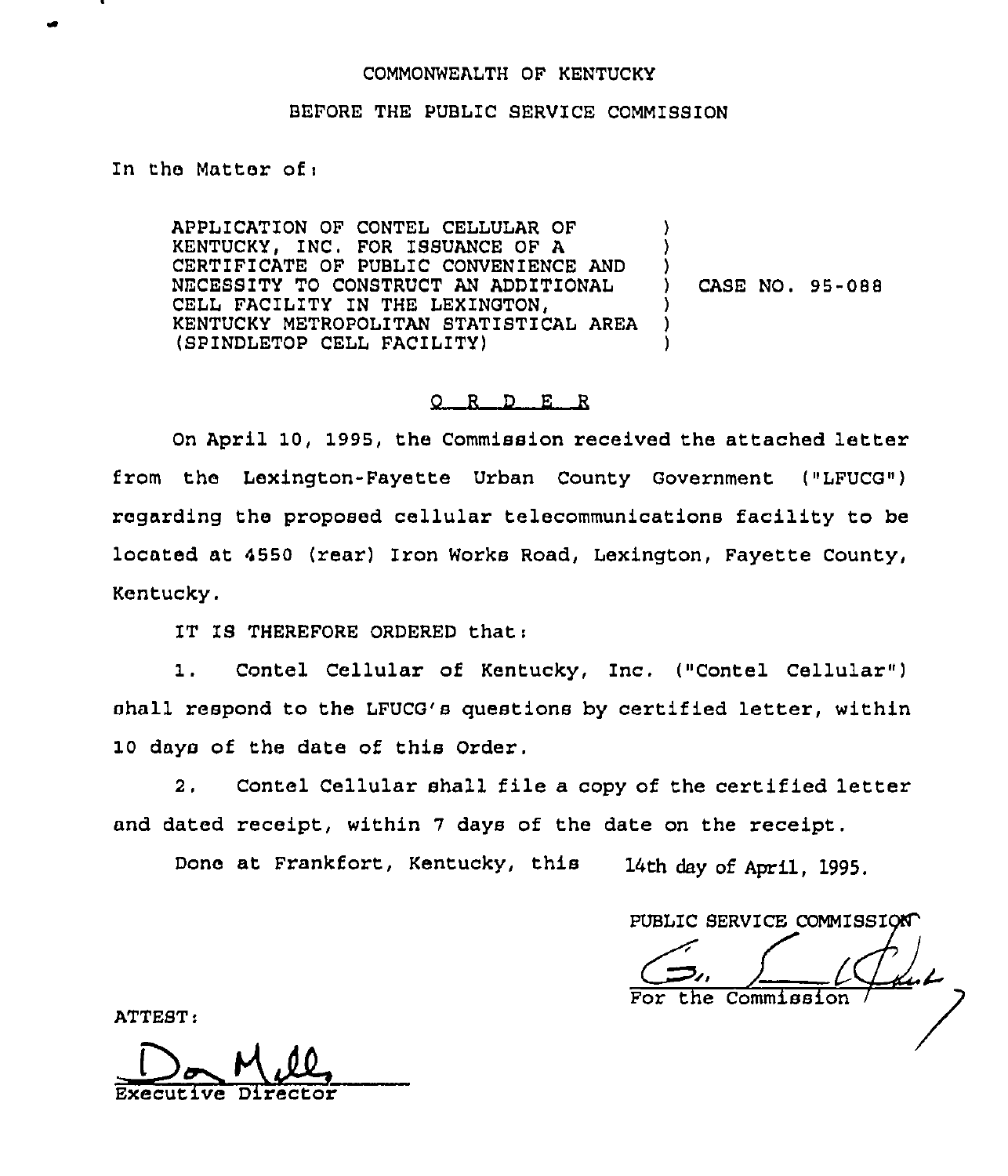Bechy



## Lexington-Fayette Urban County Government

Department of Housing & Community Development . Division of Planning . Planning Services

April 6, 1995

Don Mills, Executive Director Public Service Commission P.O. Box 615 Frankfort, KY 40602

RE: PSC Application 95-088

Dear Mr. Mills:



Thc Lexington-Fayette Urban County Governmcm wishes to state its concerns regarding the above-captioned application for a cellular tower and equipment shelter for property located at 4550 (rear} Iron Works Road. At its April 4, 1995 meeting, the Urban County Council specifically requested that the following questions and concerns be forwarded to the Public Service Commission:

T Relocation of the tower to a point further west so that at least the 60% fall zone does not include anv lanes of 1-75.

Did Contel Cellular consider before requesting this site that the proposed tower would be located immediately adjacent to Interstate 75 and that the fall line of this tower, including the 60% fall zone, wouid include both the north and south bound lanes of the interstate, and therefore, if the tower were to fall, it would not only block a major highway but potentially cause serious harm to travelers on the interstate?

It is felt that common sense would dictate that the applicam and PSC consider relocating the tower further to the west provided that such relocation would not have an adverse impact on properties along Georgetown Road to the west of the Site.

 $2<sub>1</sub>$ Provision of adeauate landscape buffering of the equipment shelter if it is visible from 1-75. Iron Works Road. Georgetown Road. or the Soindletoo Estates area.

What screening, if any, does Contel Cellular intend to provide for the equipment shelter for the tower facility?

The Council agrees with the comments contained in a letter of concern from Susan Byars, area resident, over this same issue (copy attached). In addition to the interstate proximity issue, Ms. Byars expressed concern regarding the architectural design and screening of the attendant equipment shelter for the tower facility. The Council requests that the applicant agree to provide a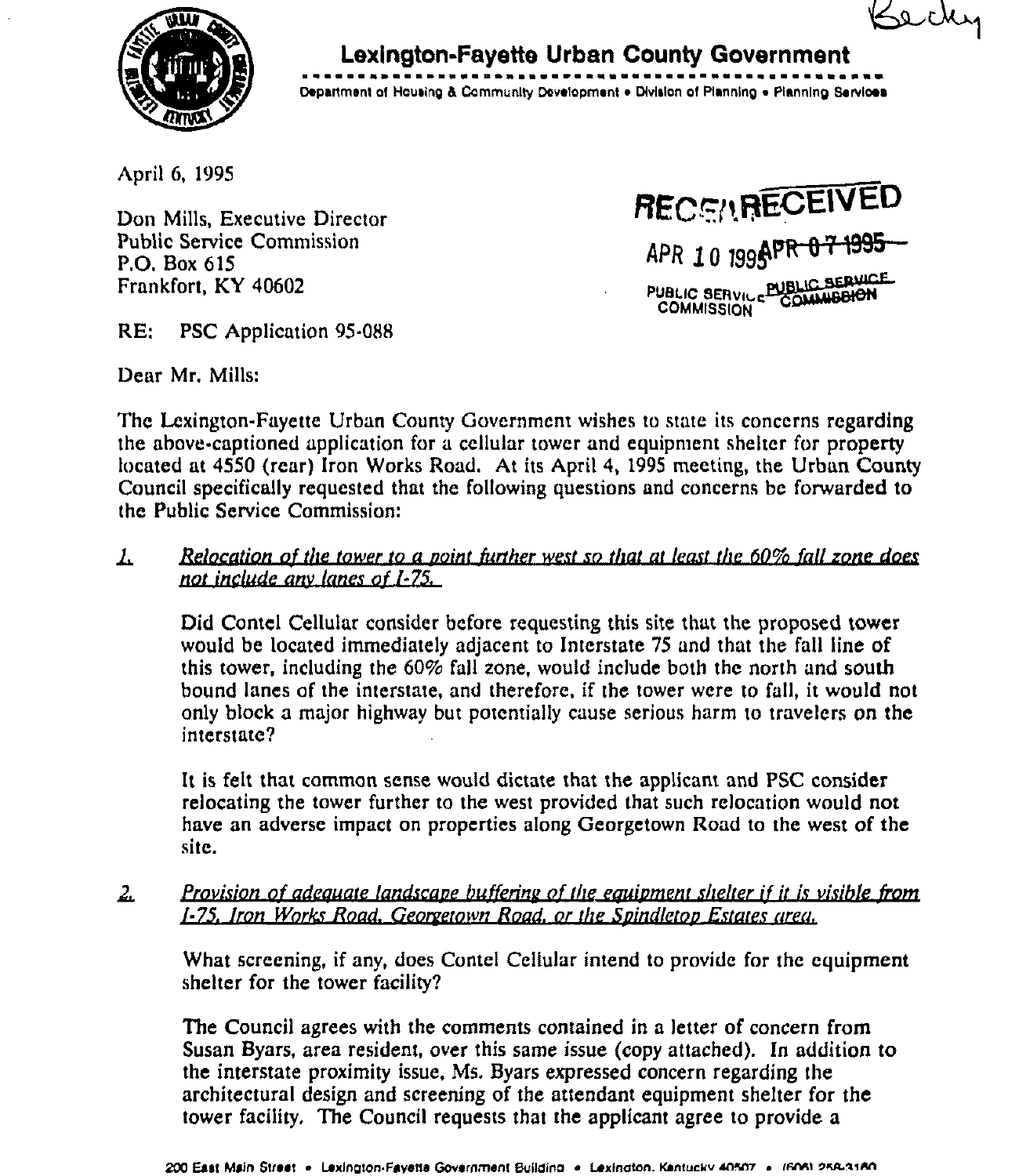screening plan.

 $\mathbf{r}$ Addition of a condition by the PSC that the tower be removed if it ever ceases to be used as a cellular transmitting facility.

Will the PSC require that the tower be removed if it ever ceases to be used as a cellular transmitting facility?

I believe that this restriction may have become a standard PSC requirement <sup>~</sup> if not, the Lexington-Fayette Urban County Government would request that the PSC impose this restriction, with a surety if necessary to ensure future compliance.

Thc Lexington-Fayctte Urban County Government hopes that these concerns can be addressed short of requesting intervention, i am also sending a copy of this letter to Brent Rice, attorney for Contel Cellular. I have spoken with him previously regarding this application and believe he is generally aware of these concerns.

The Lexington-Fayctte Urban County Government looks forward to a response from Contel Cellular and/or the Public Service Comndssion on these issues.

Sincerely,

Christopher D. King Deputy Planning Manager Chairman, LFUCG Cellular Tower Committee

CDK/MKH

Attachments (2)

Ci Mayor Pam Miller Urban County Council Members W, Brent Rice Susan Byars

ck26/ctmills.lir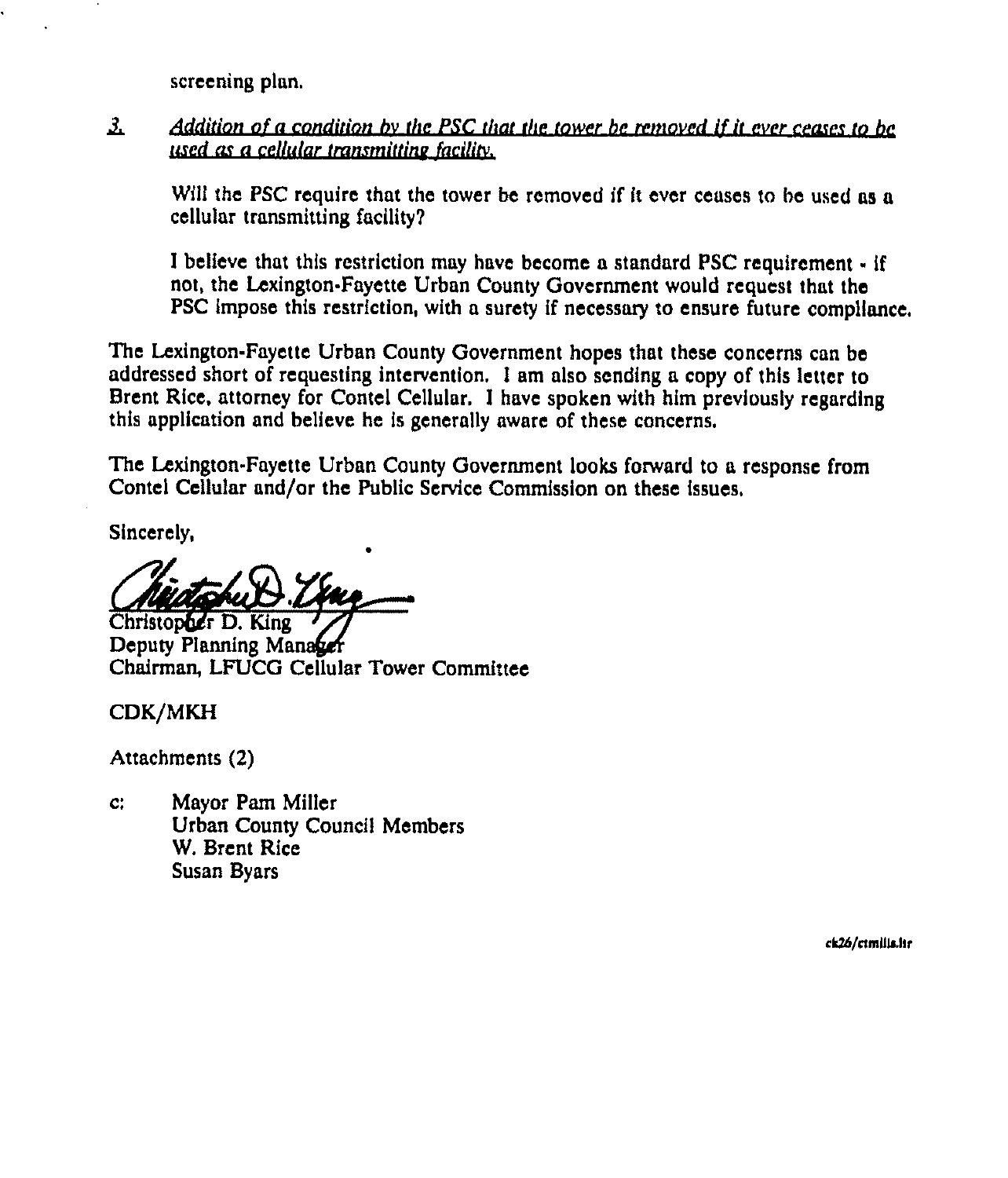